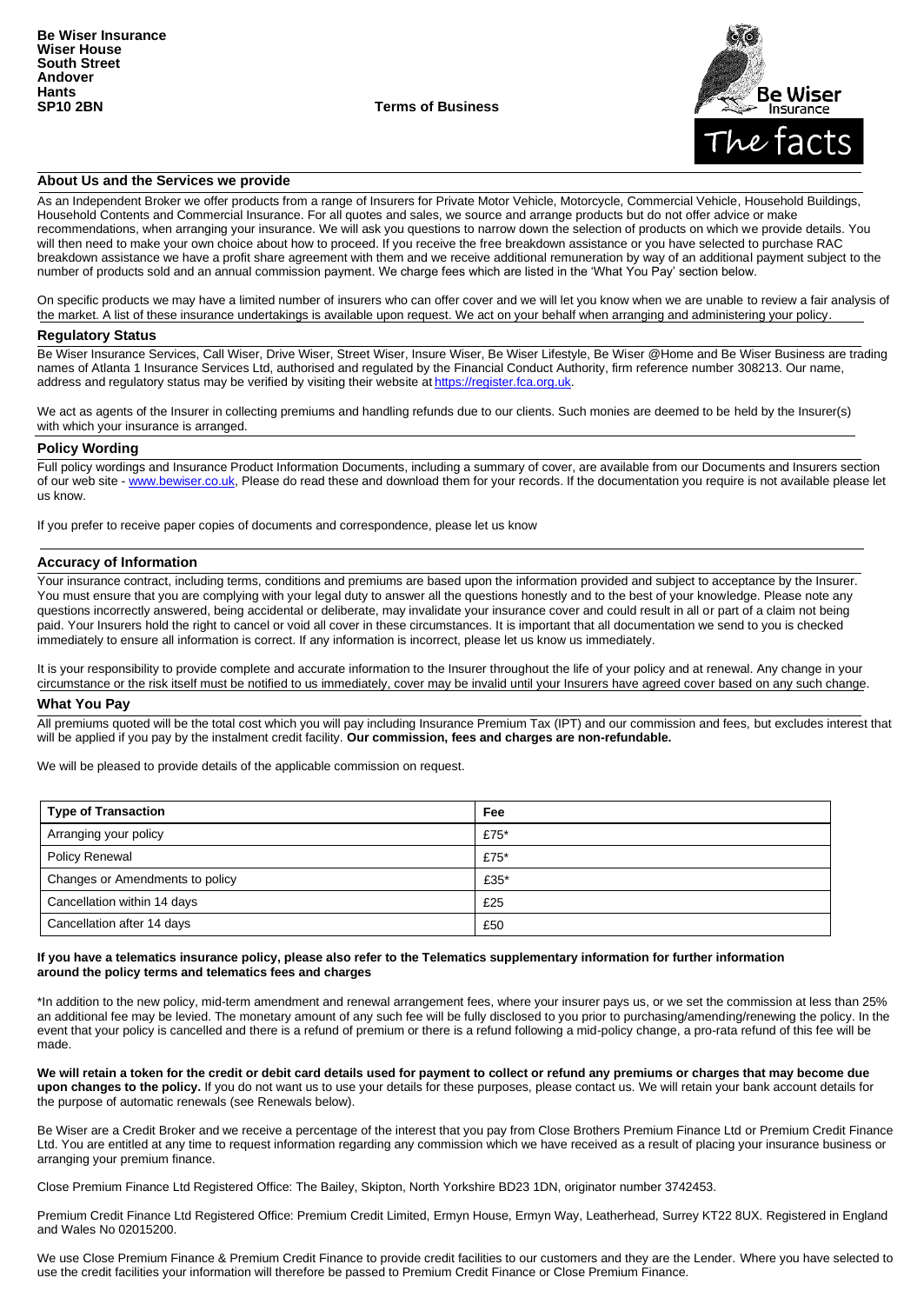To assess your application, Premium Credit Finance & Close Premium Finance may use credit scoring, credit reference agencies and automated decision-making systems. They will also carry out an Anti-Money Laundering assessment. The assessment will take place after Premium Credit Finance or Close Premium Finance has received your application, if it is unsuccessful, they will notify you in writing and you will then need to find an alternative way to pay for your insurance premium.

We receive a percentage of the interest you pay from Premium Credit Finance. Details are available on request. In the event that your credit agreement with Premium Credit Finance or Close Premium Finance is terminated and there is an outstanding balance, you will need to pay this balance to us.

### **Payment of premium using Third Party instalment facilities**

You have entered into a credit agreement with a third party lender (the 'Lender') under which the Lender has provided you with credit to finance the payment of premiums, fees or other sums payable by you under an insurance policy which we have arranged for you, as a result we have entered into arrangements with the Lender under which the Lender has the right to recover from us any money which you fail to pay to the Lender under the credit agreement and;

#### **You agree:**

1) to pay promptly the instalments and other money which you are liable to pay to the Lender under the credit agreement;

2) to pay promptly all the premiums and other money which you are liable to pay to the insurer under the insurance policy (including any money payable under the policy which is not covered by the drawings you make under the credit agreement and any money which becomes payable under the policy following the cancellation or termination of the credit agreement); and

3) to indemnify us in full against any money which, under the arrangements between us and the Lender, we have paid, or are liable to pay, to the lender following a failure by you to pay any money you owe to the Lender under the credit agreement.

Should you wish to take advantage of the 14 day cooling off period and not to proceed with the credit agreement, the interest will not be charged. If you cancel after the 14 days the interest will be charged for the period the agreement was in place.

Any return premium issued by your Insurer will be used to reduce the outstanding balance of the agreement.

#### **Should your policy be cancelled the credit agreement will terminate and any balance due will become payable in full.**

Cancellation of the credit agreement or non-payment of your premiums will be an instruction from you, to us, to cancel your policy unless the full balance of the agreement is paid. We reserve the right to cancel or lapse a policy where payments are not received by the date due.

Any adjustment confirmation schedule will show the amount due to the Insurers and you will be informed of the total cost, including any charges, when obtaining quotations for adjustments.

In the event that we are not able to collect the payment or you do not pay any balances due to us we will pass the debt to a debt recovery agency, including assignment of rights under the contract you have entered into, which means that your information and the debt will be passed to a third party company. Please note that where the debt is referred to, or the rights assigned to a debt recovery company, this may affect your credit rating and they may charge you an additional fee for their service. They may also perform credit checks, use tracking systems and legal services in order to retrieve monies owed to us, which could result in a County Court Judgment (CCJ) registered against you if the debt is not paid.

If you are entitled to a refund of your premium for any reason, we will only provide this where the amount due to you is greater than or equal to £10.00.

Calls to 0844 numbers will cost you 7 pence per minute plus your phone company's access charge, other telephone numbers are available, please see our website or documents.

### **Renewals**

For your protection shortly before the renewal of your policy, we will send you a renewal invitation, which contains information on the premium due and the details we hold. It is important that you check the information we hold is accurate and you inform us of any changes in your circumstances.

To ensure that we continue to offer a policy that is suitable to your needs we may offer an alternative insurer at renewal. If you are happy with your renewal quote, with the insurer offered, there may be nothing further for you to arrange.

## **Claims**

In the unfortunate event that an incident occurs which may give rise to a motor claim, whether fault or non-fault, it is your duty to inform your Insurers without delay. All correspondence received from any third party must be forwarded to us immediately upon receipt, failure to do so may prejudice your Insurer's position and they may seek recompense from you for such loss.

As part of our service to you we also offer assistance with any motor claim you may need to make including, if required, the recovery of any uninsured losses you may incur. This service is administered & provided by Kindertons who may in the event of a non-fault accident, provide you with a replacement vehicle for the period your vehicle is off the road. Free Claim Assistance to pursue any losses you may incur will be provided. Please note this service is not an insurance policy and as such is not governed by the personal customer code. Kindertons can be contacted on 0800 298 2820.

### **Compensation**

Be Wiser Insurance Services is covered by the Financial Services Compensation Scheme. In the unlikely event that we are unable to meet our obligations you may be entitled to compensation from this scheme. Compensation depends on the type of your insurance contract and the claim circumstances. For legally compulsory insurance contracts, insurance advising and arranging is covered for 100% of the claim without any upper limit. For other classes of insurance advising and arranging is covered for 90% of the claim without any upper limit.

For further information please contact: The Financial Services Compensation Scheme, 10th Floor, Beaufort House, 15 St Botolph Street, London, [EC3A 7QU, or www.fscs.org.uk](http://www.fscs.org.uk/)

## **Cancellation**

You have the right to cancel your policy at any time during or before the period of cover. If you wish to cancel your policy please contact our office either by Phone, Email or in writing with your request and we will be happy to explain how any insurer refund is calculated, our charges that apply and whether there will be a refund due or any further payments due from you to settle the policy.

In the event that the policy is cancelled within fourteen days from either the start of date of your policy or, where cover has already started, when you receive your policy documentation, the premium you will pay will be calculated by the number of days insurance cover provided (the insurer may have an administration cost, this is outlined in the Insurance Product Information Document and the full policy wording). You will be charged our administration charge of £25.

If the policy is cancelled after fourteen days you will receive a refund for the remaining period of insurance cover. Your Insurers may base their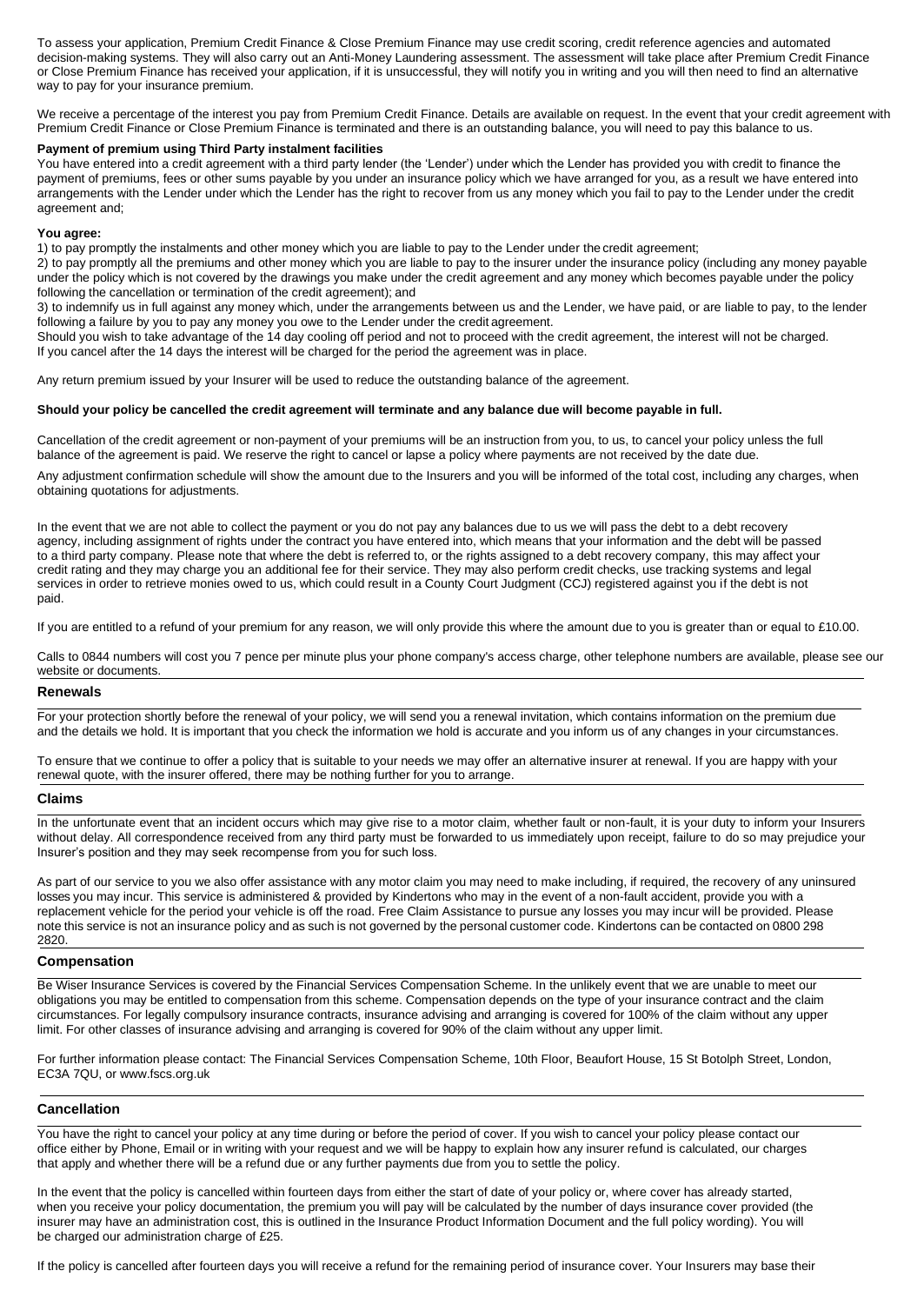premium on "Short Period Rates", this could represent the time on cover with an additional charge equal to three months premium and the insurer may apply an administration cost which is outlined in the Insurance Product Information Document and the full policy wording). Any return premium to you will be the amount given by your insurers, less our administration charge of £50. Please note that we do retain our commission and any broker discounts given will be reversed prior to cancellation.

For non-annual, short term and optional additional policies the full premium will be payable and no refund will be given.

If you are entitled to a refund of your premium for any reason, we will only provide this where the amount due to you is greater than or equal to £10.00.

In the event that a claim has occurred under your contract, you will not be entitled to a refund of premiums unless your insurers have recovered all financial costs which may have been incurred as a result of dealing with your claim. Please note if you have elected to pay by the instalment credit facility the credit agreement will be cancelled and the balance will become payable in full.

Insurers always retain the right to decline or not accept cover subject to 7 days notice. In the event of this happening your insurers will make a charge for the time on cover and Be Wiser will retain their arrangement charge.

#### **Complaints**

It is our intention to ensure exceptional service at all times. However, in the unlikely event that you are unhappy with our service please contact us immediately and we will endeavour to provide the service you deserve.

We have a formal procedure in place for handling complaints and, should there ever be an occasion where you need to complain, please contact us immediately on **0333 999 0838** [or at Customer.Care@bewiser.co.uk. U](mailto:Customer.Care@bewiser.co.uk)pon notification of your complaint we will investigate your concerns and resolve the matter directly with you as quickly and fairly as possible.

Alternatively you can contact the Complaints Manager, Be Wiser Insurance, Wiser House, South Street, Andover, Hants, SP10 2BNWe would also remind you that if you are unhappy or dissatisfied with our resolution and final response you have the right to refer your complaint to the Financial Ombudsman Service.

[Should you wish to contact the Financial Ombudsman Service, you can do so by visiting www.financial-ombudsman.org.uk, o](http://www.financial-ombudsman.org.uk/)r by telephone on 0800 023 4567. Alternatively, you can write to Financial Ombudsman Service, Exchange Tower, London, E14 9SR.

Where your policy is underwritten by Lloyds you may be entitled to pursue your complaint further with the Complaints Department at Lloyd's Market Services. They can be contacted at Fidentia House, Walter Burke [Way, Chatham Maritime, Chatham, Kent, ME4 4RN. Email: Complaints@lloyds.com.](mailto:Complaints@lloyds.com) If you remain dissatisfied after Lloyd's has considered your complaint, you may have the right to refer your complaint to the Financial Ombudsman Service.

## **Credit Searches and Third Party Information**

To ensure our Insurers and credit providers can assess your insurance risk, identity, to help prevent fraud and to provide you with the best premium and payment options they may obtain information from third party private and public databases at quotation, renewal and mid-term.

This information includes a quotation search from a credit referencing agency which will appear on your credit report and will be visible to other credit providers. We may also validate the information you have provided by using additional services; this may include validation databases such as Claims and Underwriting, Identity and No Claims Bonus.

In addition, the personal information provided may be used in order to offer you associated products and services, as such this information may b[e](mailto:Customer.Care@bewiser.co.uk) [passed to carefully selected partners. Should you prefer not to receive these offers please contact us on Customer.Care@bewiser.co.uk o](mailto:Customer.Care@bewiser.co.uk)r call 0333 999 0838.

### **How we use your Information**

The information that we hold about you, whether on our computer records or on paper, will be treated as private and confidential. Your personal information is collected and stored on a lawful basis and in accordance with the Data Protection Regulation. For full information please refer to o[ur](http://www.bewiser.co.uk/privacy) [Privacy Policy at www.bewiser.co.uk/privacy.](http://www.bewiser.co.uk/privacy)

It is important that all your information is kept up to date and accurate. Therefore, please notify us of any changes. If you believe that there may be an error in the information that you have provided, please notify us to correct any inaccurate information in your records.

The information will be disclosed to your Insurers, their agents, the regulator and other third parties, and as stated under Credit Searches and Third Party Information, in the normal course of arranging and administering your insurance policy.

Under the Data Protection Act 2018 you have the right to request a copy of all the personal information we hold about you, or if you have any queries in respect of confidentiality and data protection please write to the Data Protection Officer, Wiser House, South Street, Andover, Hants, SP10 2BN.

[For details relating to the collection, retention and use of your personal data please refer to our Privacy Policy at www.bewiser.co.uk/privacy.](http://www.bewiser.co.uk/privacy)

#### **Long Term Credit**

If you have chosen to pay by long term credit any return premium issued by your Insurer will be used to reduce the outstanding balance of the agreement. Should your policy be cancelled the credit agreement will terminate and any balance due will become payable in full. Payment will be collected from the credit or debit card token that has been retain for collection of premiums.

Cancellation of the credit agreement or non-payment of your premiums will be an instruction from you to us, to cancel your policy unless the full balance of the agreement is paid. We reserve the right to cancel or lapse a policy where payments are not received by the date due.